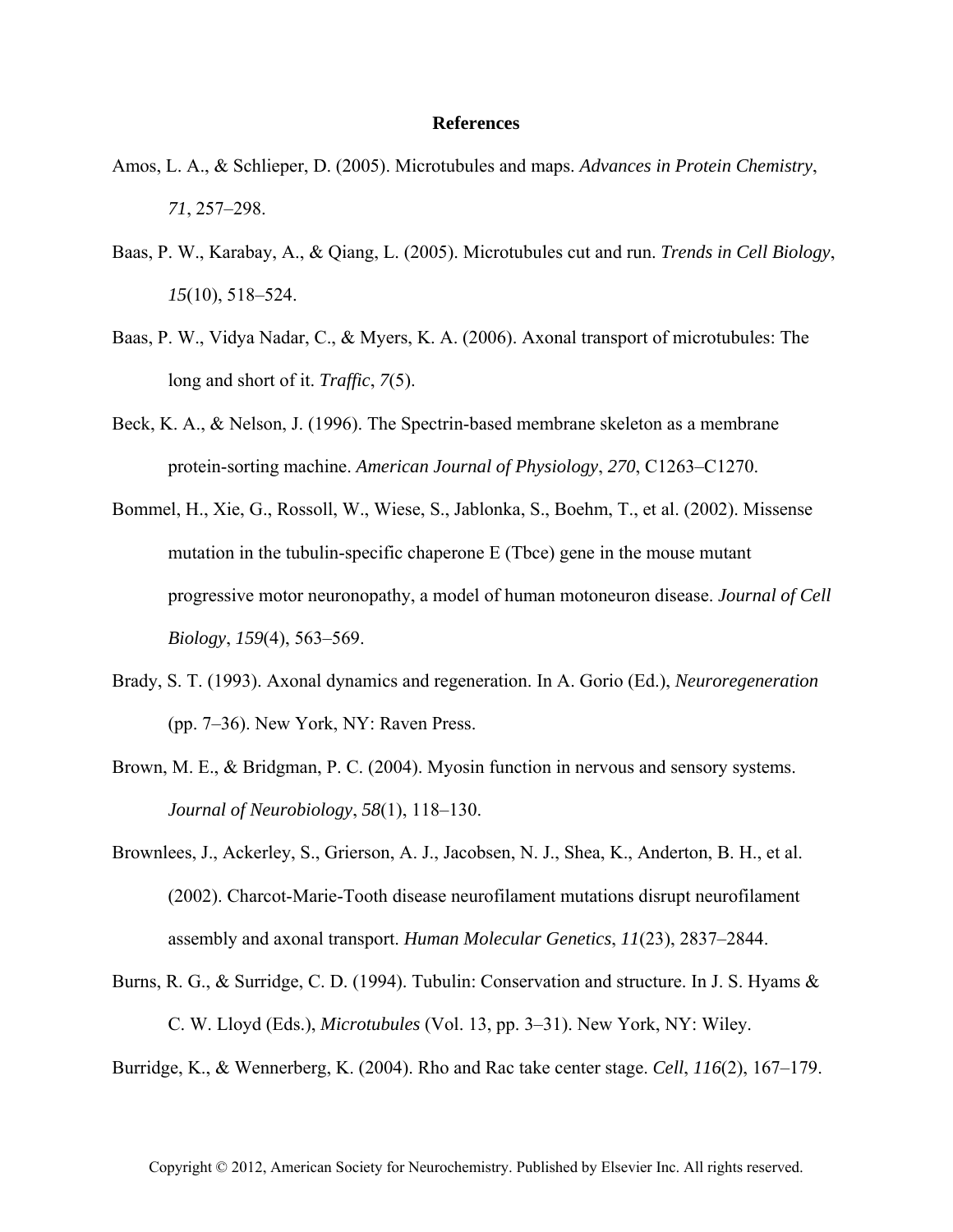- Caceres, A., & Kosik, K. S. (1990). Inhibition of neurite polarity by tau antisense oligonucleotides in primary cerebellar neurons. *Nature*, *343*, 461–462.
- Cassimeris, L., & Spittle, C. (2001). Regulation of microtubule-associated proteins. *International Review of Cytology*, *210*, 163–226.
- Conde, C., & Caceres, A. (2009). Microtubule assembly, organization and dynamics in axons and dendrites. *Nature Reviews Neuroscience*, *10*(5), 319–332.
- de Waegh, S. M., Lee, V. M.-Y., & Brady, S. T. (1992). Local modulation of neurofilament phosphorylation, axonal caliber, and slow axonal transport by myelinating schwann cells. *Cell*, *68*, 451–463.
- Dehmelt, L., & Halpain, S. (2005). The MAP2/Tau family of microtubule-associated proteins. *Genome Biology*, *6*(1), 204.
- Dent, E. W., Callaway, J. L., Szebenyi, G., Baas, P. W., & Kalil, K. (1999). Reorganization and movement of microtubules in axonal growth cones and developing interstitial branches. *Journal of Neuroscience*, *19*(20), 8894–8908.
- Desai, A., & Mitchison, T. J. (1997). Microtubule polymerization dynamics. *Annual Review of Cell and Developmental Biology*, *13*, 83–117.
- Deshpande, A., Win, K. M., & Busciglio, J. (2008). Tau isoform expression and regulation in human cortical neurons. [Research Support, N.I.H., Extramural Research Support, Non-U.S. Gov't]. *The FASEB journal: official publication of the Federation of American Societies for Experimental Biology*, 22(7), 2357–2367. doi: 10.1096/fj.07-096909.
- dos Remedios, C. G., Chhabra, D., Kekic, M., Dedova, I. V., Tsubakihara, M., Berry, D. A., et al. (2003). Actin binding proteins: Regulation of cytoskeletal microfilaments. *Physiological Reviews*, *83*(2), 433–473.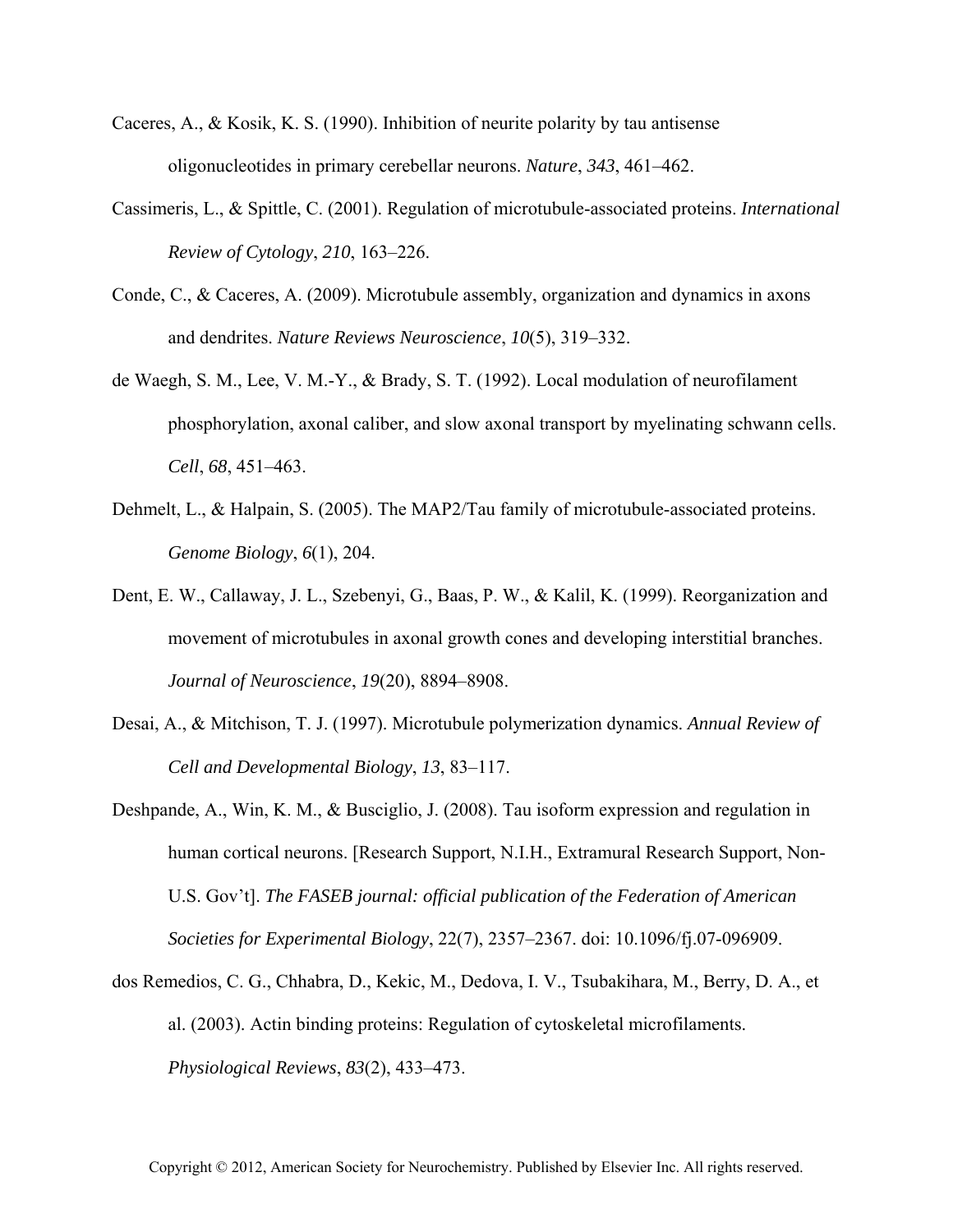- Duyckaerts, C., Delatour, B., & Potier, M. C. (2009). Classification and basic pathology of Alzheimer disease. *Acta Neuropathologica*, *118*(1), 5–36.
- Fukushima, N., Furuta, D., Hidaka, Y., Moriyama, R., & Tsujiuchi, T. (2009). Post-translational modifications of tubulin in the nervous system. *Journal of Neurochemistry*, *109*(3), 683– 693.
- Gallo, G., & Letourneau, P. C. (2004). Regulation of growth cone actin filaments by guidance cues. *Journal of Neurobiology*, *58*(1), 92–102.
- Geraldo, S., Khanzada, U. K., Parsons, M., Chilton, J. K., & Gordon-Weeks, P. R. (2008). Targeting of the F-actin-binding protein drebrin by the microtubule plus-tip protein EB3 is required for neuritogenesis. *Nature Cell Biology*, *10*(10), 1181–1189.
- Goedert, M. (2004). Tau protein and neurodegeneration. *Seminars in Cell and Developmental Biology*, *15*(1), 45–49.
- Goode, B. L., & Eck, M. J. (2007). Mechanism and function of formins in the control of actin assembly. *Annual Review of Biochemistry*, *76*, 593–627.
- Gordon-Weeks, P. R. (2004). Microtubules and growth cone function. *Journal of Neurobiology*, *58*(1), 70–83.
- Halpain, S., & Dehmelt, L. (2006). The MAP1 family of microtubule-associated proteins. *Genome Biology*, *7*(6), 224.
- Harada, A., Oguchi, K., Okabe, S., Kuno, J., Terada, S., Ohshima, T., et al. (1994). Altered microtubule organization in small-calibre axons of mice lacking tau protein. *Nature*, *369*(6480), 488–491.
- Hernandez, F., & Avila, J. (2007). Tauopathies. *Cellular and Molecular Life Sciences*, *64*(17), 2219–2233.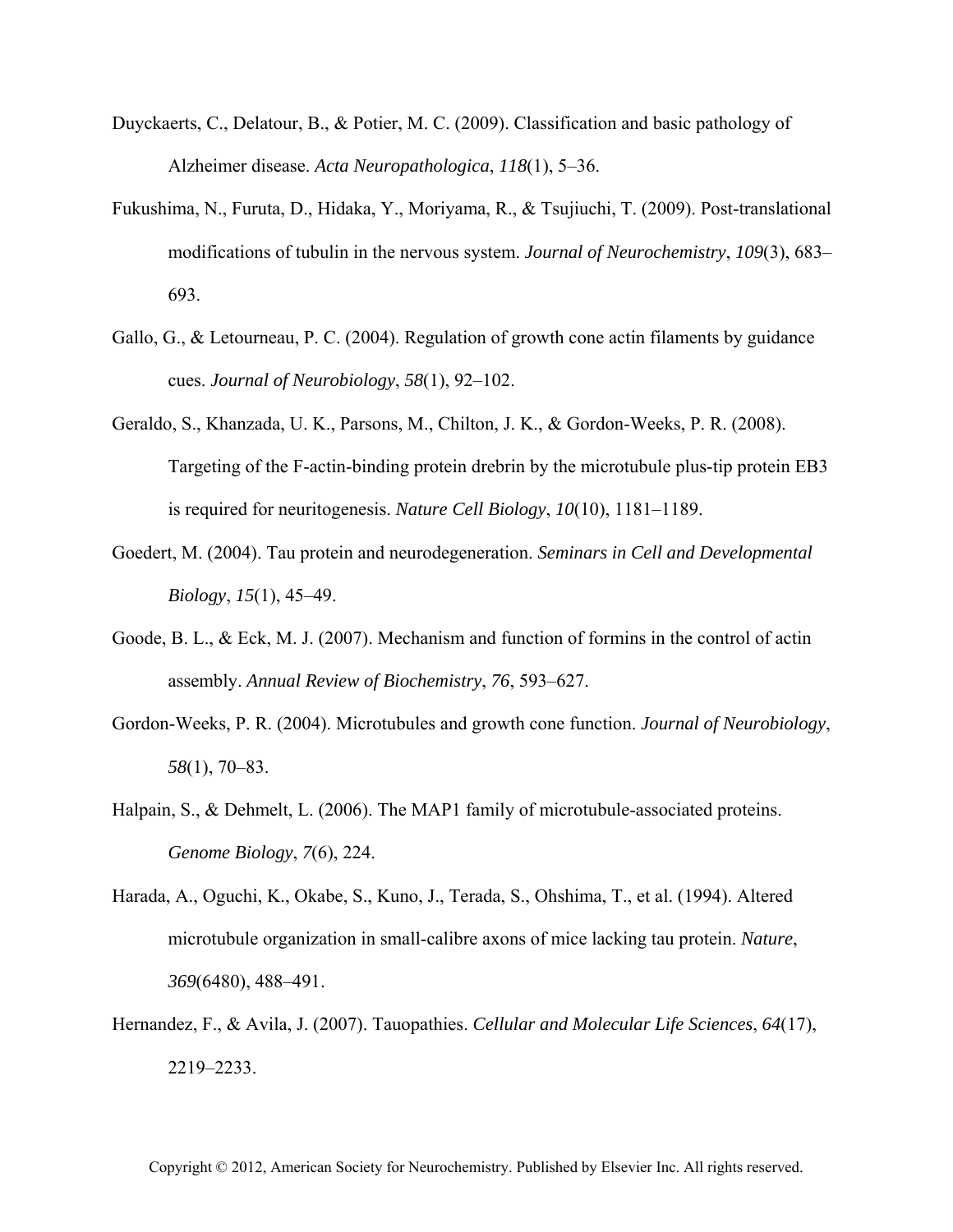- Herrmann, H., & Aebi, U. (2000). Intermediate filaments and their associates: Multi-talented structural elements specifying cytoarchitecture and cytodynamics. *Current Opinion in Cell Biology*, *12*(1), 79–90.
- Herrmann, H., Bar, H., Kreplak, L., Strelkov, S. V., & Aebi, U. (2007). Intermediate filaments: from cell architecture to nanomechanics. *Nature Reviews Molecular Cell Biology*, *8*(7), 562–573.
- Holleran, E. A., Ligon, L. A., Tokito, M., Stankewich, M. C., Morrow, J. S., & Holzbaur, E. L. (2001). beta III spectrin binds to the Arp1 subunit of dynactin. *Journal of Biological Chemistry*, *276*(39), 36598–36605.
- Hyams, J. S., & Lloyd, C. W. (Eds.), *Microtubules* (Vol. 13). New York, NY: Wiley.
- Joshi, H. C. (1994). Microtubule organizing centers and gamma-tubulin. *Current Opinion in Cell Biology*, *6*, 54–62.
- Kann, M. L., Soues, S., Levilliers, N., & Fouquet, J. P. (2003). Glutamylated tubulin: Diversity of expression and distribution of isoforms. *Cell Motility and the Cytoskeleton*, *55*(1), 14– 25.
- Kosik, K. S., Orecchio, L. D., Binder, L., Trojanowski, J. Q., Lee, V., & Lee, G. (1988). Epitopes that span the tau molecule are shared with paired helical filaments. *Neuron*, *1*, 817–825.
- Lariviere, R. C., & Julien, J. P. (2004). Functions of intermediate filaments in neuronal development and disease. *Journal of Neurobiology*, *58*(1), 131–148.
- Lasek, R. J. (1988). Studying the intrinsic determinants of neuronal form and function. In R. J. Lasek & M. M. Black (Eds.), *Intrinsic Determinants of Neuronal Form and Function* (pp. 1–60). New York, NY: Liss.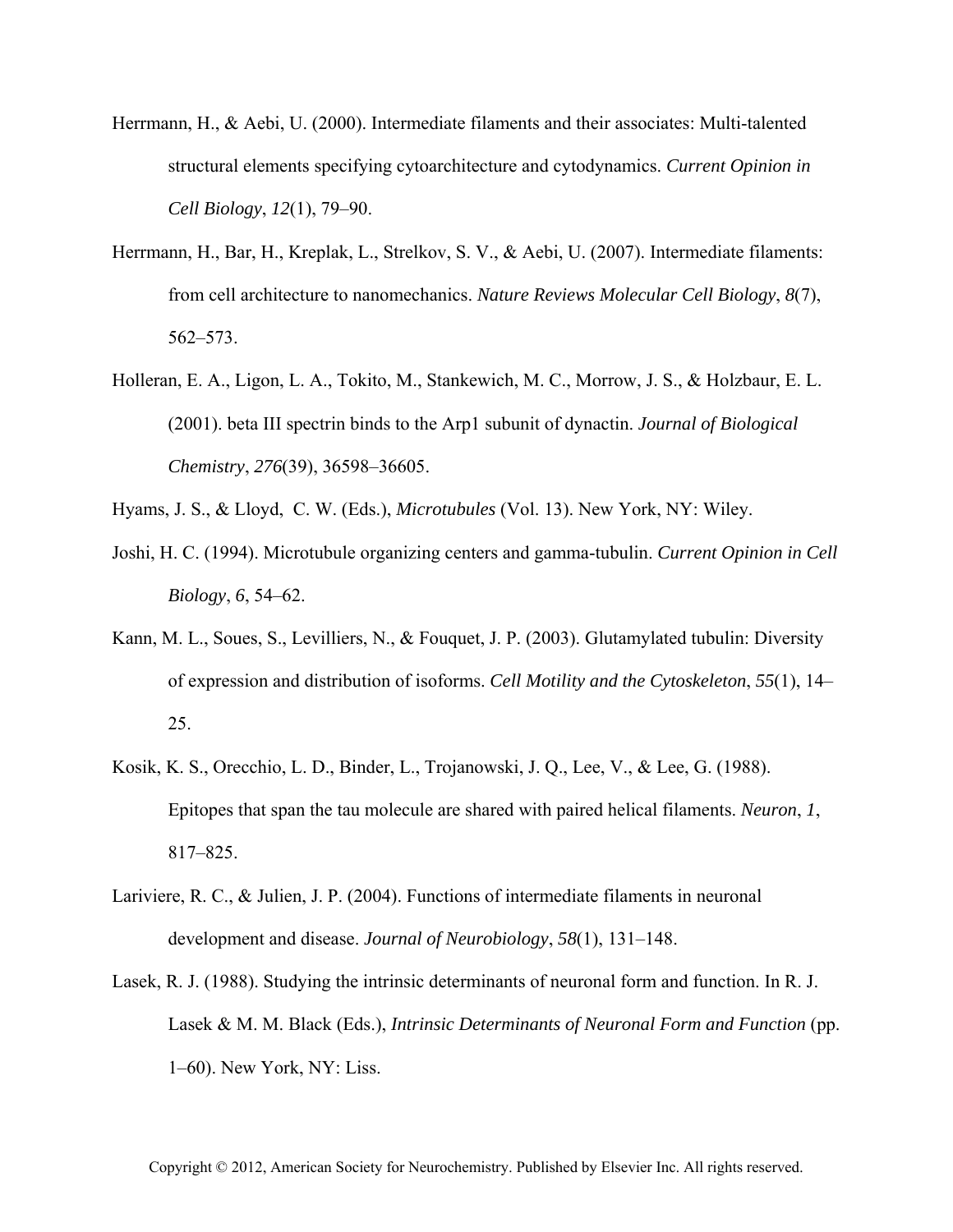- Lee, M. K., & Cleveland, D. W. (1996). Neuronal intermediate filaments. *Annual Review of Neuroscience*, *19*, 187–217.
- Letourneau, P. C. (2009). Actin in axons: Stable scaffolds and dynamic filaments. *Results & Problems in Cell Differentiation*, *48*, 65–90.
- Lowery, L. A., & Van Vactor, D. (2009). The trip of the tip: Understanding the growth cone machinery. *Nature Reviews Molecular Cell Biology*, *10*(5), 332–343.
- Luders, J., & Stearns, T. (2007). Microtubule-organizing centres: A re-evaluation. *Nature Reviews Molecular Cell Biology*, *8*(2), 161–167.
- Luduena, R. (1998). Multiple forms of tubulin: Different gene products and covalent modifications. *International Review of Cytology*, *178*, 207–275.
- Mandell, J. W., & Banker, G. A. (1995). The microtubule cytoskeleton and the development of neuronal polarity. *Neurobiology of Aging*, *16*, 229–238.
- Matov, A., Applegate, K., Kumar, P., Thoma, C., Krek, W., Danuser, G., et al. (2010). Analysis of microtubule dynamic instability using a plus-end growth marker. *Nature Methods*, *7*(9), 761–768.
- McKean, P. G., Vaughan, S., & Gull, K. (2001). The extended tubulin superfamily. *Journal of Cell Science*, *114*(Pt 15), 2723–2733.
- Moritz, M., & Agard, D. A. (2001). Gamma-tubulin complexes and microtubule nucleation. *Current Opinion in Structural Biology*, *11*(2), 174–181.
- Morrison, E. E., Moncur, P. M., & Askham, J. M. (2002). EB1 identifies sites of microtubule polymerisation during neurite development. *Brain Research Molecular Brain Research*, *98*(1–2), 145–152.

Nogales, E., Wolf, S. G., & Downing, K. H. (1998). Structure of the tubulin dimer by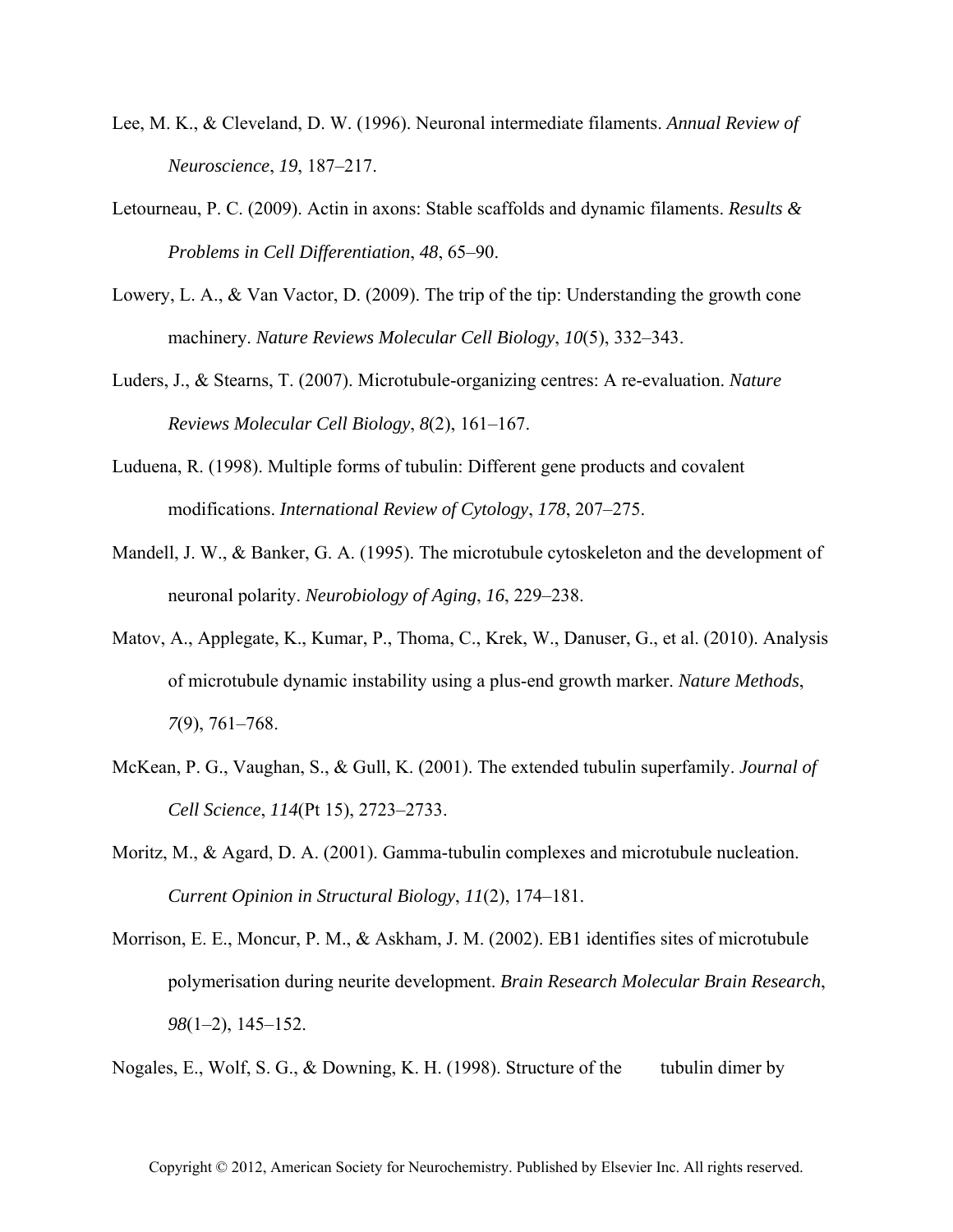electron crystallography. *Nature*, *391*, 199–203.

- Pak, C. W., Flynn, K. C., & Bamburg, J. R. (2008). Actin-binding proteins take the reins in growth cones. *Nature Reviews Neuroscience*, *9*(2), 136–147.
- Pasinelli, P., & Brown, R. H. (2006). Molecular biology of amyotrophic lateral sclerosis: Insights from genetics. *Nature Reviews Neuroscience*, *7*(9), 710–723.
- Perrin, B. J., & Ervasti, J. M. (2010). The actin gene family: Function follows isoform. *Cytoskeleton (Hoboken)*, *67*(10), 630–634.
- Pollard, T. D. (2007). Regulation of actin filament assembly by Arp2/3 complex and formins. *Annual Review of Biophysics and Biomolecular Structructure*, *36*, 451–477.
- Qiu, J., Cai, D., & Filbin, M. T. (2000). Glial inhibition of nerve regeneration in the mature mammalian CNS. *Glia*, *29*(2), 166–174.
- Raynaud-Messina, B., & Merdes, A. (2007). Gamma-tubulin complexes and microtubule organization. *Current Opinion in Cell Biology*, *19*(1), 24–30.
- Roll-Mecak, A., & McNally, F. J. (2010). Microtubule-severing enzymes. *Current Opinion in Cell Biology*, *22*(1), 96–103.
- Scherer, S. S., Arroyo, E. J., & Peles, E. (2004). Functional organization of the nodes of ranvier. In R. A. (2004). Lazzarini (Ed.), *Myelin Biology and Disorders* (Vol. 1, pp. 89–116). Amsterdam: Elsevier Academic.
- Schoenfeld, T. A., & Obar, R. A. (1994). Diverse distribution and function of fibrous microtubule-associated proteins in the nervous system. *International Review of Cytology*, *151*, 67–137.
- Solowska, J., Morfini, G., Falnikar, A., Himes, T., Brady, S., Huang, D., et al. (2008). Quantitative and functional analyses of spastin in the nervous system: Implications for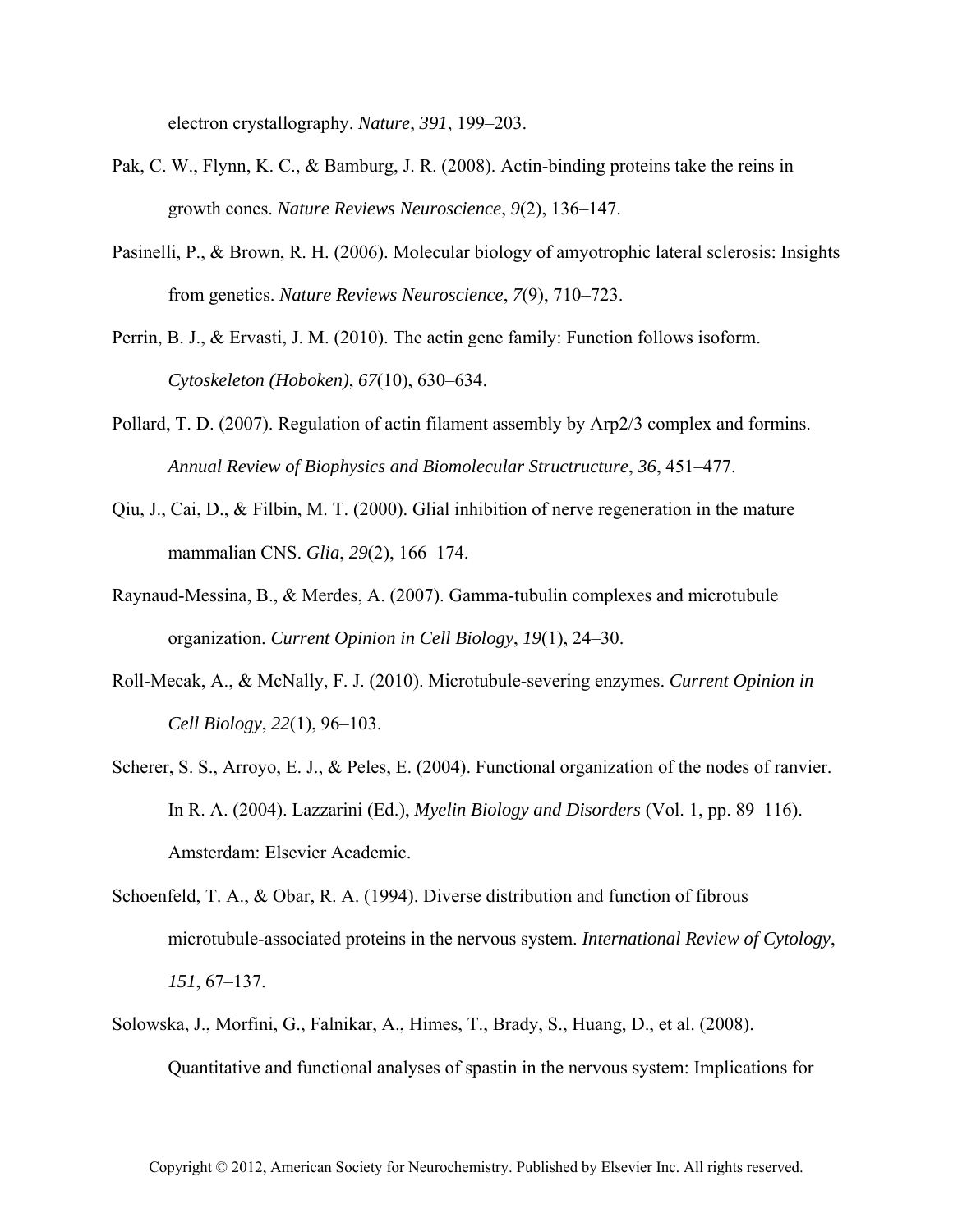hereditary spastic paraplegia. *Journal of Neuroscience*, *28*, 2147–2157.

- Steinmetz, M. O. (2007). Structure and thermodynamics of the tubulin-stathmin interaction. *Journal of Structural Biology*, *158*(2), 137–147.
- Steinmetz, M. O., Stoffler, D., Hoenger, A., Bremer, A., & Aebi, U. (1997). Actin: From cell biology to atomic detail. *Journal of Structural Biology*, *119*(3), 295–320.
- Sudo, H., & Baas, P. W. (2010). Acetylation of microtubules influences their sensitivity to severing by katanin in neurons and fibroblasts. *Journal of Neuroscience*, *30*(21), 7215– 7226.
- Tischfield, M. A., Baris, H. N., Wu, C., Rudolph, G., Van Maldergem, L., He, W., et al. (2010). Human TUBB3 mutations perturb microtubule dynamics, kinesin interactions, and axon guidance. *Cell*, *140*(1), 74–87.
- Tischfield, M. A., & Engle, E. C. (2010). Distinct alpha- and beta-tubulin isotypes are required for the positioning, differentiation and survival of neurons: New support for the "multitubulin" hypothesis. *Bioscience Reports*, *30*(5), 319–330.
- Trojanowski, J. Q., Smith, A. B., Huryn, D., & Lee, V. M. (2005). Microtubule-stabilising drugs for therapy of Alzheimer's disease and other neurodegenerative disorders with axonal transport impairments. *Expert Opinion on Pharmacotherapy*, *6*(5), 683–686.
- Valderrama, F., Babia, T., Ayala, I., Kok, J. W., Renau-Piqueras, J., & Egea, G. (1998). Actin microfilaments are essential for the cytological positioning and morphology of the Golgi complex. *European Journal of Cell Biology*, *76*(1), 9–17.
- Votin, V., Nelson, W. J., & Barth, A. I. (2005). Neurite outgrowth involves adenomatous polyposis coli protein and beta-catenin. *Journal of Cell Science*, *118*(Pt 24), 5699–5708.
- Wade, R. H. (2007). Microtubules: An overview. *Methods in Molecular Medicine*, *137*, 1–16.